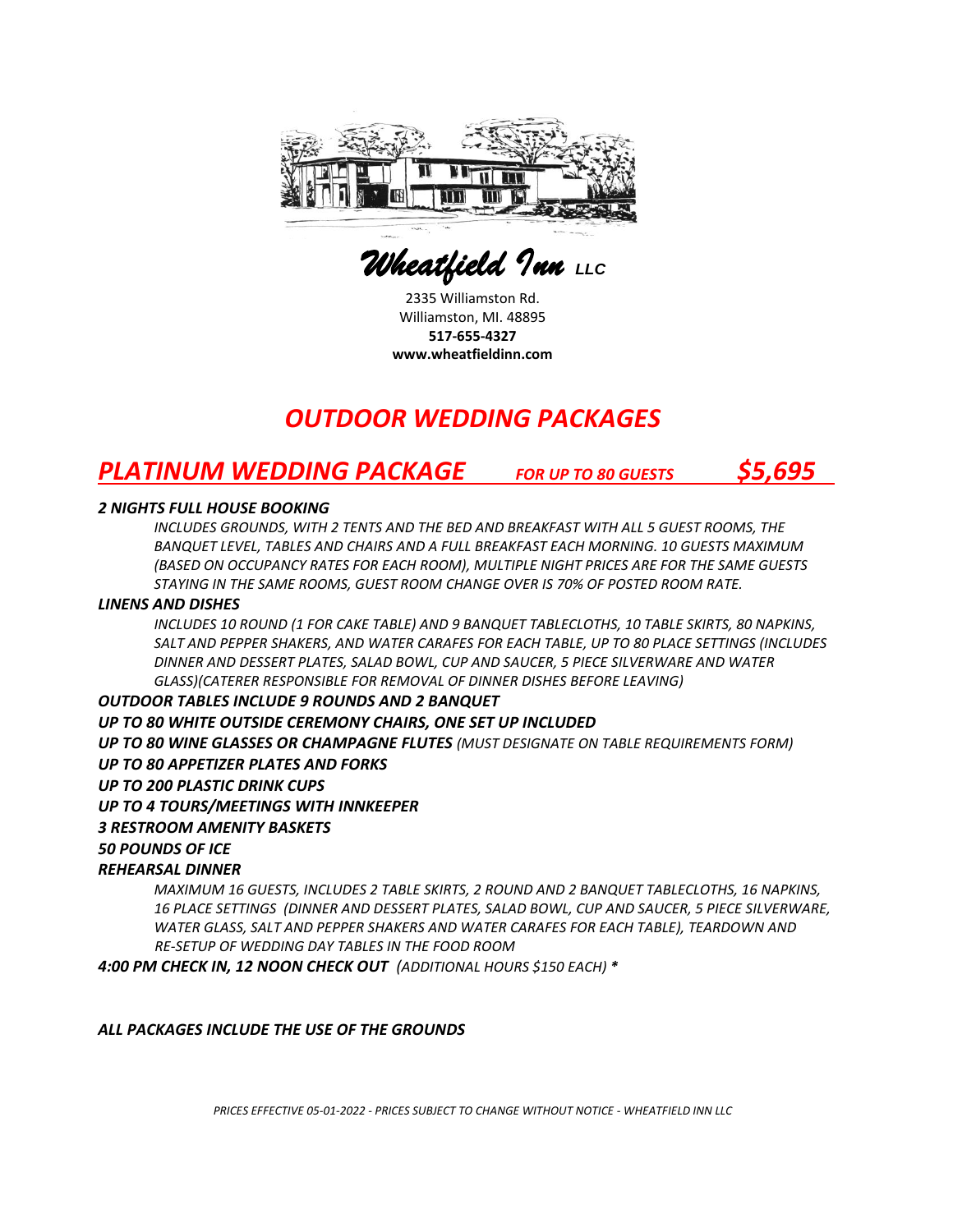# *GOLD WEDDING PACKAGE FOR UP TO <sup>80</sup> GUESTS \$4,895*



*INCLUDES GROUNDS WITH 2 TENTS, THE BED AND BREAKFAST WITH ALL 5 GUEST ROOMS, THE BANQUET LEVEL, TABLES AND CHAIRS AND A FULL BREAKFAST. 10 GUESTS MAXIMUM (BASED ON OCCUPANCY RATES FOR EACH ROOM).*

#### *LINENS AND DISHES*

*INCLUDES 10 ROUND (1 FOR CAKE TABLE), 9 BANQUET TABLECLOTHS, 10 TABLE SKIRTS, 80 NAPKINS, SALT AND PEPPER SHAKERS, AND WATER CARAFES FOR EACH TABLE, UP TO 80 PLACE SETTINGS (INCLUDES DINNER AND DESSERT PLATES, SALAD BOWL, CUP AND SAUCER, 5 PIECE SILVERWARE AND WATER GLASS) (CATERER RESPONSIBLE FOR REMOVAL OF DINNER DISHES BEFORE LEAVING)*

#### *OUTDOOR TABLES INCLUDE 9 ROUNDS AND 2 BANQUET*

#### *UP TO 3 TOURS/MEETINGS WITH INNKEEPER*

*FACILITY ACCESS IS FROM 4:00 PM TO 11 AM (ADDITIONAL HOURS \$150 EACH) \**

#### *UP TO 80 WHITE OUTSIDE CEREMONY CHAIRS, ONE SET UP INCLUDED*

*UP TO 80 WINE GLASSES OR CHAMPAGNE FLUTES (MUST DESIGNATE ON TABLE REQUIREMENTS FORM) UP TO 200 PLASTIC DRINK CUPS* 

*2 HOURS FOR DECORATING (THE DAY BEFORE, 2-4 PM OR 3-5 PM, ADDITIONAL HOURS \$150 EACH)*

## *SILVER WEDDING PACKAGE FOR UP TO 80 GUESTS \$4,495*

#### *PARTIAL HOUSE BOOKING*

*INCLUDES GROUNDS, 2 TENTS, BANQUET HALL, FOOD ROOM, BAR AND GAME ROOMS, STAGING KITCHEN, TABLES AND CHAIRS*

#### *LINENS AND DISHES*

*INCLUDES 10 ROUND (1 FOR CAKE TABLE), 9 BANQUET TABLECLOTHS, 10 TABLE SKIRTS, 80 NAPKINS, SALT AND PEPPER SHAKERS, AND WATER CARAFES FOR EACH TABLE, UP TO 80 PLACE SETTINGS (INCLUDES DINNER AND DESSERT PLATES, SALAD BOWL, CUP AND SAUCER, 5 PIECE SILVERWARE AND WATER GLASS) (CATERER RESPONSIBLE FOR REMOVAL OF DINNER DISHES BEFORE LEAVING)*

#### *UP TO 3 TOURS/MEETINGS WITH INNKEEPER*

*FACILITY ACCESS IS FROM 4:00 PM TO 12 MIDNIGHT (ADDITIONAL HOURS \$150 EACH) \* UP TO 80 WHITE OUTSIDE CEREMONY CHAIRS, ONE SET UP INCLUDED*

*UP TO 200 PLASTIC DRINK CUPS*

*2 HOURS FOR DECORATING (THE DAY BEFORE, 2-4 PM OR 3-5 PM, ADDITIONAL HOURS \$150 EACH)*

# *BRONZE WEDDING PACKAGE FOR UP TO 80 GUESTS*

| <b>SATURDAY</b>              | \$3,695 |
|------------------------------|---------|
| <b>SUNDAY THROUGH FRIDAY</b> | \$3,395 |

#### *PARTIAL HOUSE BOOKING*

*INCLUDES GROUNDS, WITH 2 TENTS, FOOD ROOM, BAR AND GAME ROOMS, STAGING KITCHEN, TABLES AND CHAIRS*

*OUTDOOR TABLES INCLUDE 9 ROUNDS AND 2 BANQUET* 

#### *UP TO 2 TOURS/MEETINGS WITH INNKEEPER*

*2 HOURS FOR DECORATING/REHEARSAL (THE DAY BEFORE, 2-4 OR 3-5 PM, ADDITIONAL HOURS \$150 EACH) FACILITY ACCESS IS FROM 4:00 PM TO 12 MIDNIGHT (ADDITIONAL HOURS \$150 EACH) \**

*PARTY MUST END BY 11:00 PM (11 TO 12 MIDNIGHT IS FOR CLEANUP)*

## *ALL ITEMS MUST BE REMOVED FROM FACILITY AND GROUNDS BEFORE CHECKOUT*

*\* FACILITY ACCESS HOURS IN ALL OF THE ABOVE PACKAGES ALSO APPLY TO DELIVERIES, VENDORS, SETUP, TEARDOWN AND CLEAN UP*